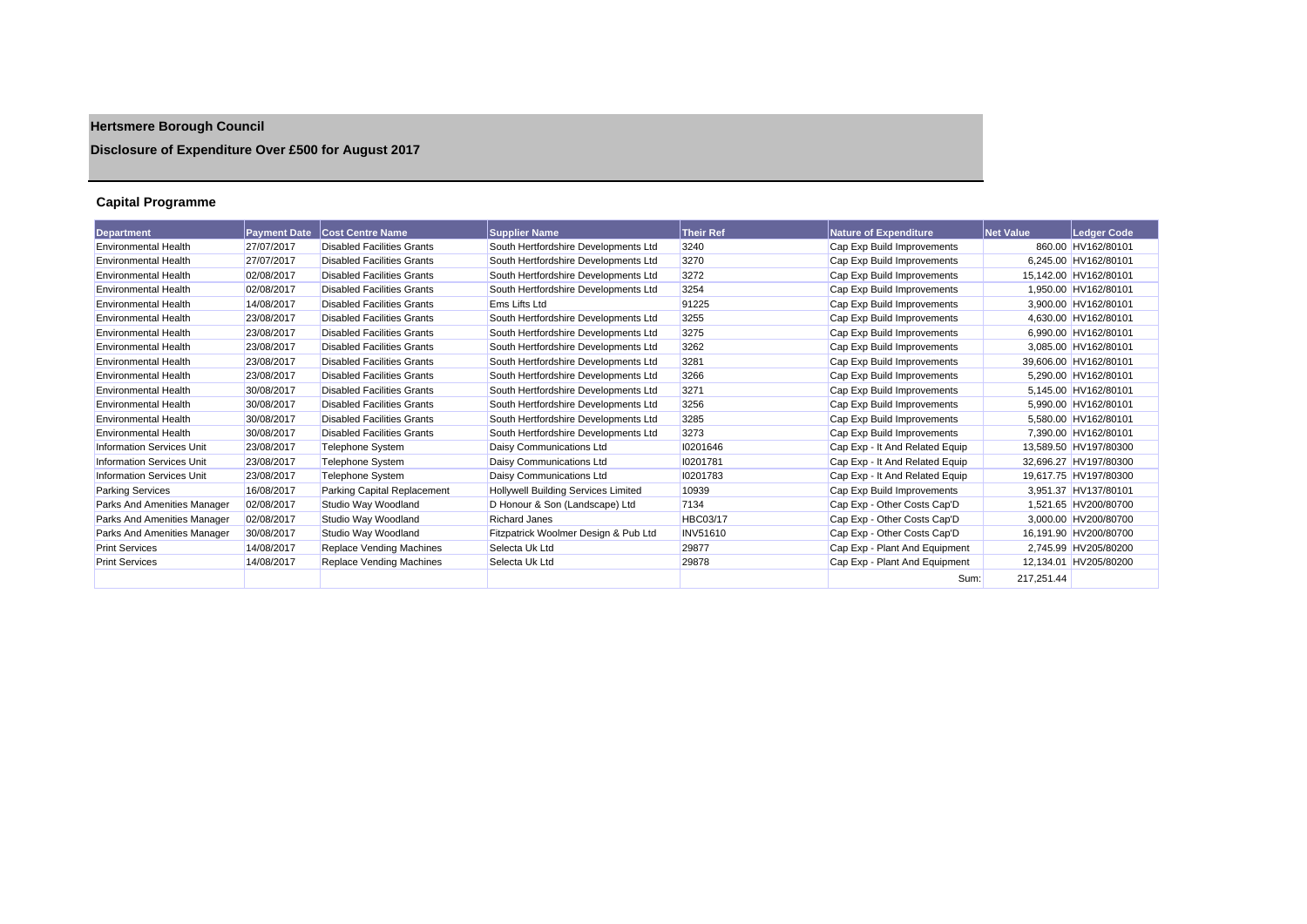## **Hertsmere Borough Council**

## **Disclosure of Expenditure Over £500 for August 2017**

#### **Revenue**

| <b>Department</b>       | <b>Payment Date</b> | <b>Cost Centre Name</b>       | <b>Supplier Name</b>                        | <b>Their Ref</b> | <b>Nature of Expenditure</b>   | <b>Net Value</b> | Ledger Code           |
|-------------------------|---------------------|-------------------------------|---------------------------------------------|------------------|--------------------------------|------------------|-----------------------|
| <b>Asset Management</b> | 02/08/2017          | <b>Asset Management</b>       | William Lawrence Advertising Ltd            | 41142            | <b>Recruitment Advertising</b> |                  | 700.00 HB270/01501    |
| <b>Asset Management</b> | 02/08/2017          | <b>Asset Management</b>       | William Lawrence Advertising Ltd            | 41114            | <b>Recruitment Advertising</b> |                  | 1,682.00 HB270/01501  |
| <b>Asset Management</b> | 02/08/2017          | Asset Management              | William Lawrence Advertising Ltd            | 41117            | <b>Recruitment Advertising</b> |                  | 700.00 HB270/01501    |
| Asset Management        | 09/08/2017          | <b>Wyllyotts Art Centre</b>   | Hertsmere Leisure                           | OP/1035276       | Electricity                    |                  | 2,324.67 HD100/02102  |
| <b>Asset Management</b> | 09/08/2017          | <b>Furzefield Centre Pool</b> | <b>Hertsmere Leisure</b>                    | OP/1035275       | <b>Service Contracts</b>       |                  | 2.324.76 HD202/02028  |
| <b>Asset Management</b> | 30/08/2017          | <b>Asset Management</b>       | <b>Hays Specialist Recruitment Limited</b>  | 1007798395       | Salaries - Agency              |                  | 758.79 HB270/01004    |
| <b>Asset Management</b> | 16/08/2017          | <b>Civic Offices</b>          | Integrated Water Services Ltd               | CD200051612      | <b>Building Repairs</b>        |                  | 590.00 HN700/02001    |
| <b>Asset Management</b> | 16/08/2017          | <b>Civic Offices</b>          | Hollywell Building Services Limited         | 10732            | <b>Building Repairs</b>        |                  | 1,110.00 HN700/02001  |
| <b>Asset Management</b> | 16/08/2017          | <b>Civic Offices</b>          | <b>Hollywell Building Services Limited</b>  | 10803            | <b>Building Repairs</b>        |                  | 570.69 HN700/02001    |
| <b>Asset Management</b> | 16/08/2017          | <b>Civic Offices</b>          | Hollywell Building Services Limited         | 10804            | <b>Building Repairs</b>        |                  | 1,080.03 HN700/02001  |
| <b>Asset Management</b> | 16/08/2017          | <b>Asset Management</b>       | Hays Specialist Recruitment Limited         | 1007763087       | Salaries - Agency              |                  | 1,745.60 HB270/01004  |
| Asset Management        | 16/08/2017          | <b>Asset Management</b>       | Macdonald & Company                         | 75313            | Salaries - Agency              |                  | 1,875.72 HB270/01004  |
| <b>Asset Management</b> | 16/08/2017          | <b>Asset Management</b>       | Macdonald & Company                         | 75179            | Salaries - Agency              |                  | 1,943.34 HB270/01004  |
| <b>Asset Management</b> | 16/08/2017          | <b>Asset Management</b>       | Macdonald & Company                         | 75445            | Salaries - Agency              |                  | 1,859.34 HB270/01004  |
| <b>Asset Management</b> | 22/08/2017          | Properties Let To Housing     | <b>Cleantec Services Ltd</b>                | 43243            | <b>Building Repairs</b>        |                  | 797.50 HK158/02001    |
| Asset Management        | 22/08/2017          | Properties Let To Housing     | <b>Expert Property Group</b>                | 60488            | <b>Building Repairs</b>        |                  | 2.097.50 HK158/02001  |
| <b>Asset Management</b> | 22/08/2017          | Garages                       | <b>Expert Property Group</b>                | 60472            | <b>Building Repairs</b>        |                  | 968.50 HK110/02001    |
| <b>Asset Management</b> | 22/08/2017          | Garages                       | <b>Expert Property Group</b>                | 60547            | <b>Building Repairs</b>        |                  | 2,700.00 HK110/02001  |
| <b>Asset Management</b> | 22/08/2017          | <b>Civic Offices</b>          | <b>Cleantec Services Ltd</b>                | 43093            | <b>Contract Cleaning</b>       |                  | 6,203.15 HN700/02603  |
| <b>Asset Management</b> | 22/08/2017          | <b>Civic Offices</b>          | <b>Hollywell Building Services Limited</b>  | 10954            | <b>Building Repairs</b>        |                  | 8,856.00 HN700/02001  |
| <b>Asset Management</b> | 22/08/2017          | <b>Civic Offices</b>          | <b>Hollywell Building Services Limited</b>  | 10313            | <b>Building Repairs</b>        |                  | 5,142.00 HN700/02001  |
| <b>Asset Management</b> | 22/08/2017          | <b>Asset Management</b>       | The Oyster Partnership Ltd                  | 1019662          | Salaries - Agency              |                  | 1,975.00 HB270/01004  |
| <b>Asset Management</b> | 22/08/2017          | <b>Asset Management</b>       | The Oyster Partnership Ltd                  | 1018748          | Salaries - Agency              |                  | 1,885.90 HB270/01004  |
| <b>Asset Management</b> | 22/08/2017          | <b>Asset Management</b>       | The Oyster Partnership Ltd                  | 1019041          | Salaries - Agency              |                  | 1,750.00 HB270/01004  |
| <b>Asset Management</b> | 22/08/2017          | <b>Asset Management</b>       | The Oyster Partnership Ltd                  | 1019369          | Salaries - Agency              |                  | 2,214.35 HB270/01004  |
| Asset Management        | 22/08/2017          | Aberford Pk Community Centre  | Npower Ltd                                  | LGU4XVJ3         | Electricity                    |                  | 648.21 HD213/02102    |
| <b>Asset Management</b> | 22/08/2017          | <b>Civic Offices</b>          | <b>Checkmate Fire Solutions Limited</b>     | SE/2911/5274     | <b>Building Repairs</b>        |                  | 1,680.00 HN700/02001  |
| <b>Asset Management</b> | 30/08/2017          | Properties Let To Housing     | <b>Expert Property Group</b>                | 60644            | <b>Building Repairs</b>        |                  | 1,132.50 HK158/02001  |
| <b>Asset Management</b> | 30/08/2017          | Garages                       | <b>Expert Property Group</b>                | 60645            | <b>Building Repairs</b>        |                  | 900.75 HK110/02001    |
| <b>Asset Management</b> | 30/08/2017          | Properties Let To Housing     | <b>Expert Property Group</b>                | 60648            | <b>Building Repairs</b>        |                  | 1,402.50 HK158/02001  |
| Asset Management        | 30/08/2017          | Aycliffe/Leeming Rd (Evens)   | Elite Door & Window Operating Equipment Ltd | 59867            | <b>Building Repairs</b>        |                  | 1,490.00 HG531/02001  |
| <b>Asset Management</b> | 30/08/2017          | <b>Asset Management</b>       | Macdonald & Company                         | 75564            | Salaries - Agency              |                  | 1,961.82 HB270/01004  |
| <b>Asset Management</b> | 30/08/2017          | <b>Asset Management</b>       | Hays Specialist Recruitment Limited         | 1007835455       | Salaries - Agency              |                  | 1,747.10 HB270/01004  |
| <b>Asset Management</b> | 30/08/2017          | <b>Asset Management</b>       | Hays Specialist Recruitment Limited         | 1007835454       | Salaries - Agency              |                  | 720.06 HB270/01004    |
| <b>Asset Management</b> | 30/08/2017          | <b>Civic Offices</b>          | Airedale International Air Conditioning Ltd | 10136144         | <b>General Repairs</b>         |                  | 888.25 HN700/02009    |
| <b>Asset Management</b> | 30/08/2017          | <b>Civic Offices</b>          | Npower Ltd                                  | LGU4T6LD         | Electricity                    |                  | 10,119.52 HN700/02102 |
| <b>Asset Management</b> | 30/08/2017          | <b>Civic Offices</b>          | Fire Suppression Limited                    | 37460            | <b>General Repairs</b>         |                  | 731.50 HN700/02009    |
| <b>Asset Management</b> | 30/08/2017          | <b>Asset Management</b>       | The Oyster Partnership Ltd                  | 1019959          | Salaries - Agency              |                  | 2,212.00 HB270/01004  |
| Asset Management        | 30/08/2017          | <b>Civic Offices</b>          | <b>Cleantec Services Ltd</b>                | 43392            | <b>Contract Cleaning</b>       |                  | 6.203.15 HN700/02603  |
| <b>Benefits</b>         | 27/07/2017          | <b>Benefits</b>               | Morgan Hunt Uk Limited                      | 991409           | Salaries - Agency              |                  | 1.113.75 HN170/01004  |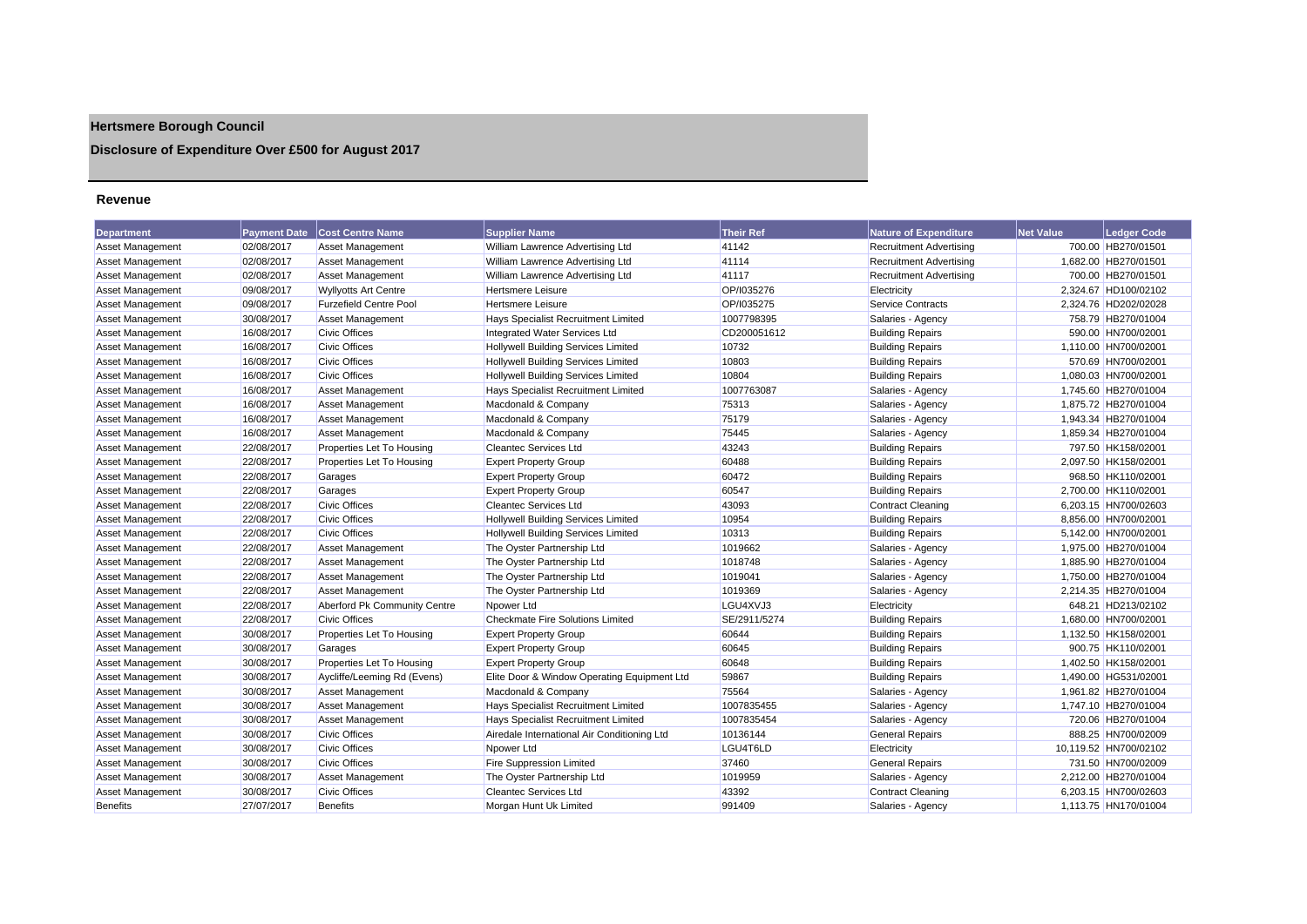| <b>Benefits</b>                 | 02/08/2017 | Housing Benefits Overpaid       | Newlyn                                        | 120230                | Fees                             | 542.98 HJ810/04414    |
|---------------------------------|------------|---------------------------------|-----------------------------------------------|-----------------------|----------------------------------|-----------------------|
| <b>Benefits</b>                 | 02/08/2017 | <b>Benefits</b>                 | Badenoch & Clark                              | DD1788/00             | Salaries - Agency                | 1,045.20 HN170/01004  |
| <b>Benefits</b>                 | 02/08/2017 | <b>Benefits</b>                 | Badenoch & Clark                              | DD1778/00             | Salaries - Agency                | 936.00 HN170/01004    |
| <b>Benefits</b>                 | 02/08/2017 | <b>Benefits Administration</b>  | The Gis Group                                 | 170483                | Legal Fees - External            | 985.00 HB630/04415    |
| <b>Benefits</b>                 | 02/08/2017 | <b>Benefits Administration</b>  | The Gis Group                                 | 170462                | Legal Fees - External            | 1,065.00 HB630/04415  |
| <b>Benefits</b>                 | 02/08/2017 | <b>Benefits Administration</b>  | The Gis Group                                 | 170400                | Legal Fees - External            | 630.00 HB630/04415    |
| <b>Benefits</b>                 | 02/08/2017 | <b>Benefits</b>                 | Civica Uk Limited                             | C/BN155535            | Software Licences                | 560.00 HN170/04555    |
| <b>Benefits</b>                 | 07/08/2017 | <b>Benefits</b>                 | Morgan Hunt Uk Limited                        | 992647                | Salaries - Agency                | 1,127.25 HN170/01004  |
| <b>Benefits</b>                 | 07/08/2017 | <b>Benefits Administration</b>  | Hm Courts And Tribunal Service(Accounts Only) | 245188                | Legal Fees - External            | 2,855.00 HB630/04415  |
| <b>Benefits</b>                 | 09/08/2017 | <b>Benefits</b>                 | Badenoch & Clark                              | DE3363/00             | Salaries - Agency                | 1,045.20 HN170/01004  |
| <b>Benefits</b>                 | 14/08/2017 | <b>Benefits</b>                 | Morgan Hunt Uk Limited                        | 993758                | Salaries - Agency                | 1,154.25 HN170/01004  |
| <b>Benefits</b>                 | 14/08/2017 | <b>Benefits</b>                 | Badenoch & Clark                              | DF4664/00             | Salaries - Agency                | 936.00 HN170/01004    |
| <b>Benefits</b>                 | 15/08/2017 | <b>Benefits</b>                 | Badenoch & Clark                              | DF5437/00             | Salaries - Agency                | 1,045.20 HN170/01004  |
| <b>Benefits</b>                 | 15/08/2017 | <b>Benefits</b>                 | Badenoch & Clark                              | DF6518/00             | Salaries - Agency                | 936.00 HN170/01004    |
| <b>Benefits</b>                 | 16/08/2017 | <b>Benefits</b>                 | Morgan Hunt Uk Limited                        | 994823                | Salaries - Agency                | 1,167.75 HN170/01004  |
| <b>Benefits</b>                 | 23/08/2017 | <b>Benefits</b>                 | La Directories Limited                        | LAD8105               | Software Licences                | 1.200.00 HN170/04555  |
| <b>Benefits</b>                 | 22/08/2017 | <b>Benefits Administration</b>  | The Gis Group                                 | 170508                | Legal Fees - External            | 1,090.00 HB630/04415  |
| <b>Benefits</b>                 | 22/08/2017 | <b>Benefits</b>                 | Badenoch & Clark                              | DG6163/00             | Salaries - Agency                | 940.68 HN170/01004    |
| <b>Benefits</b>                 | 22/08/2017 | <b>Benefits</b>                 | Badenoch & Clark                              | DG9203/00             | Salaries - Agency                | 936.00 HN170/01004    |
| <b>Benefits</b>                 | 29/08/2017 | <b>Benefits</b>                 | Morgan Hunt Uk Limited                        | 995985                | Salaries - Agency                | 972.00 HN170/01004    |
| <b>Benefits</b>                 | 30/08/2017 | <b>Benefits</b>                 | Badenoch & Clark                              | DH8562/00             | Salaries - Agency                | 940.68 HN170/01004    |
| Corporate Communications        | 02/08/2017 | <b>Corporate Communications</b> | D2d Distribution Ltd                          | 002194                | <b>Hertsmere News Delivery</b>   | 2,310.00 HB250/04511  |
| Corporate Management            | 02/08/2017 | Corporate Management            | <b>Allpay Ltd</b>                             | 0000481769            | <b>Bank Charges</b>              | 1,275.08 HB220/04404  |
| Corporate Management            | 08/08/2017 | Corporate Management            | Ernst & Young Llp                             | GB10100132904         | <b>External Audit Fees</b>       | 18,385.00 HB220/04430 |
| Corporate Support               | 27/07/2017 | Assistance To Vol Organisation  | <b>Hertsmere Community Transport</b>          | 14JULY2017            | Grants - Voluntary Bodies        | 1,355.00 HD110/04701  |
| <b>Corporate Support</b>        | 02/08/2017 | Assistance To Vol Organisation  | Elstree And Borehamwood Light Operatic Soc    | 31JULY2017            | <b>Grants - Voluntary Bodies</b> | 500.00 HD110/04701    |
| Corporate Support               | 02/08/2017 | Assistance To Vol Organisation  | Small Acts Of Kindness Cic                    | 30JULY2017            | <b>Grants - Voluntary Bodies</b> | 1,895.00 HD110/04701  |
| <b>Corporate Support</b>        | 02/08/2017 | Assistance To Vol Organisation  | <b>Herts Vision Loss</b>                      | 13THJULY              | <b>Grants - Voluntary Bodies</b> | 1.520.00 HD110/04701  |
| <b>Corporate Support</b>        | 02/08/2017 | Assistance To Vol Organisation  | Hertfordshire Microlight Club                 | 29JULY2017            | <b>Grants - Voluntary Bodies</b> | 800.00 HD110/04701    |
| <b>Corporate Support</b>        | 02/08/2017 | Assistance To Vol Organisation  | <b>Radlett Archives Group</b>                 | 02AUGUST2017          | <b>Grants - Voluntary Bodies</b> | 1,700.00 HD110/04701  |
| Corporate Support               | 07/08/2017 | Assistance To Vol Organisation  | Bosnian & Herzegovina Community Association   | 02AUGUST2017          | <b>Grants - Voluntary Bodies</b> | 2,000.00 HD110/04701  |
| Corporate Support               | 07/08/2017 | Assistance To Vol Organisation  | <b>Bushey Museum Trust</b>                    | <b>INV 4.8.17</b>     | Core Funding                     | 34,000.00 HD110/04709 |
| <b>Corporate Support</b>        | 07/08/2017 | Ward Improvement Scheme         | <b>Hertsmere Leisure</b>                      | <b>WARD IMP GRANT</b> | Ward Improve Initiative Scheme   | 600.00 HD111/04930    |
| Corporate Support               | 09/08/2017 | Prg - Revenue Expense           | <b>Hertfordshire Constabulary</b>             | H0000067              | Miscellaneous Expenses           | 1,112.00 HG630/04940  |
| Corporate Support               | 14/08/2017 | Assistance To Vol Organisation  | <b>Elstree Productions</b>                    | 09AUGUST2017          | <b>Grants - Voluntary Bodies</b> | 680.00 HD110/04701    |
| <b>Corporate Support</b>        | 14/08/2017 | <b>Lsp Health Care</b>          | Borehamwood Drop-In                           | <b>BDI00002</b>       | Miscellaneous Expenses           | 850.00 HE853/04940    |
| <b>Corporate Support</b>        | 23/08/2017 | <b>Lsp Health Care</b>          | Aldenham Parish Council                       | 5590                  | Miscellaneous Expenses           | 2,000.00 HE853/04940  |
| Corporate Support               | 23/08/2017 | <b>Lsp Health Care</b>          | <b>Radlett Bowls Club</b>                     | 2017/102              | Miscellaneous Expenses           | 1,000.00 HE853/04940  |
| Corporate Support               | 22/08/2017 | Assistance To Vol Organisation  | <b>Belstone Fc</b>                            | 09AUGUST2017          | <b>Grants - Voluntary Bodies</b> | 1,694.00 HD110/04701  |
| <b>Corporate Support</b>        | 23/08/2017 | <b>Community Safety</b>         | Kingswood                                     | KW50863               | Miscellaneous Expenses           | 960.00 HE500/04940    |
| Corporate Support               | 22/08/2017 | Cctv                            | <b>British Telecom Redcare</b>                | 20025694              | Telephones- Bt Calls             | 676.24 HE400/04503    |
| Corporate Support               | 22/08/2017 | Cctv                            | <b>British Telecom Redcare</b>                | 20025620              | Telephones- Bt Calls             | 6,867.95 HE400/04503  |
| <b>Corporate Support</b>        | 29/08/2017 | Partnerships & Com Engagement   | <b>Rpt Consulting Limited</b>                 | 0385                  | <b>Consultants Fees</b>          | 6,000.00 HD600/05600  |
| <b>Customer Services</b>        | 07/08/2017 | Civic Office Keepers            | Proforce 1 Security Ltd                       | PF1568                | <b>Contractors Payments</b>      | 5,087.24 HO300/05601  |
| <b>Customer Services</b>        | 14/08/2017 | Civic Offices Catering          | Selecta Uk Ltd                                | 31003                 | Repairs + Renewals               | 4,280.00 HN720/04002  |
| <b>Customer Services</b>        | 14/08/2017 | <b>Civic Offices Catering</b>   | Selecta Uk Ltd                                | <b>INV177780</b>      | Repairs + Renewals               | 1,184.18 HN720/04002  |
| Democratic Services Unit        | 02/08/2017 | <b>Legal Business Unit</b>      | Brook Street (Uk) Ltd                         | 30544122              | Salaries - Agency                | 609.89 HN300/01004    |
| <b>Democratic Services Unit</b> | 02/08/2017 | <b>Legal Business Unit</b>      | Brook Street (Uk) Ltd                         | 30532758              | Salaries - Agency                | 618.48 HN300/01004    |
| <b>Democratic Services Unit</b> | 22/08/2017 | <b>Legal Business Unit</b>      | Brook Street (Uk) Ltd                         | 30567359              | Salaries - Agency                | 618.48 HN300/01004    |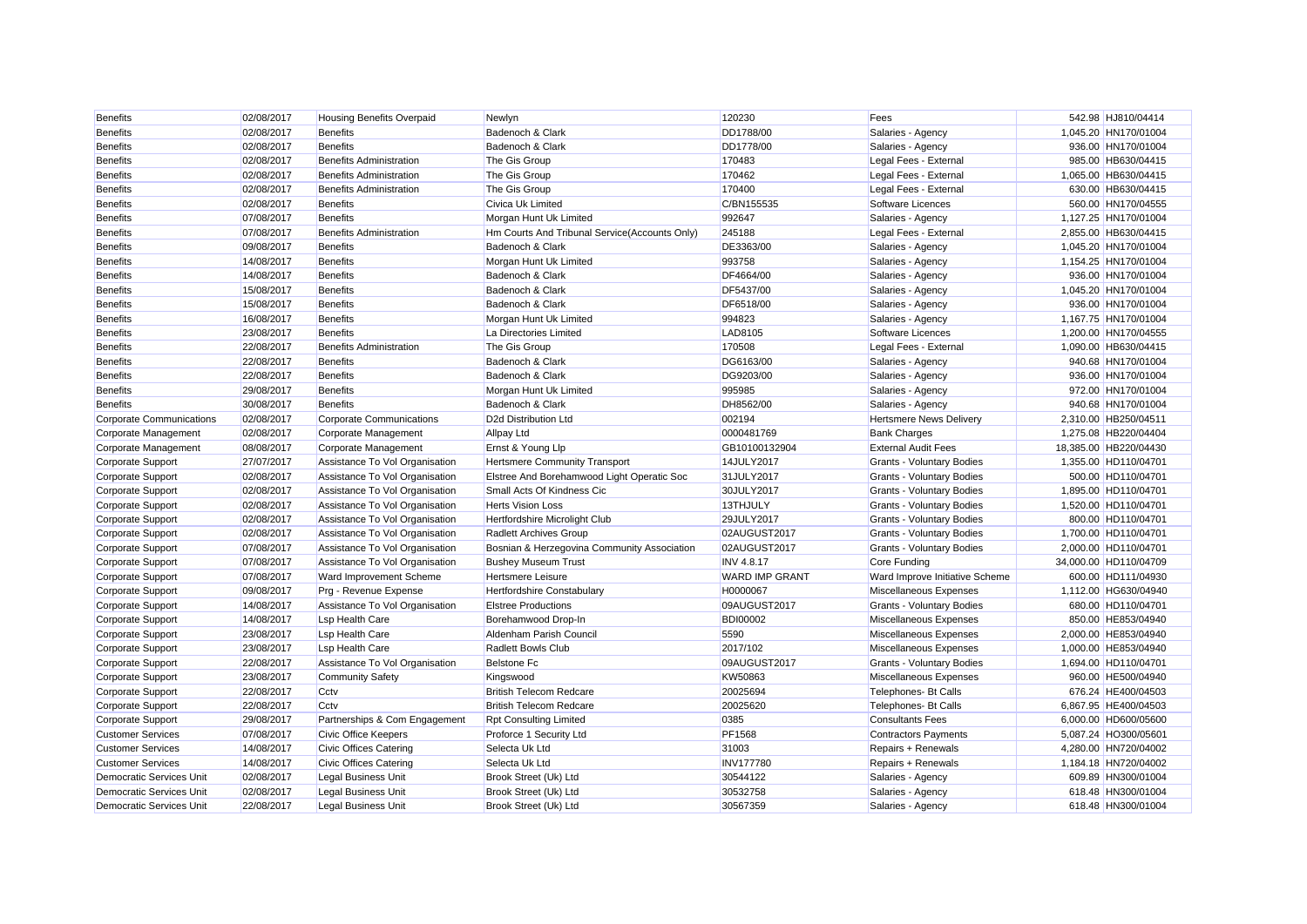| Democratic Services Unit    | 22/08/2017 | <b>Legal Business Unit</b>          | Brook Street (Uk) Ltd                       | 30555655            | Salaries - Agency             | 618.48 HN300/01004    |
|-----------------------------|------------|-------------------------------------|---------------------------------------------|---------------------|-------------------------------|-----------------------|
| Democratic Services Unit    | 22/08/2017 | <b>Legal Business Unit</b>          | Venn Group Limited                          | 3309362             | Salaries - Agency             | 7,040.00 HN300/01004  |
| <b>Development Control</b>  | 27/07/2017 | Development Management              | Randstad Cpe Limited                        | PINF1088636         | Salaries - Agency             | 1,054.00 HG200/01004  |
| <b>Development Control</b>  | 02/08/2017 | Development Management              | Bnp Paribas Real Estate Advisory & Property | 202244              | <b>Viability Assessments</b>  | 3,750.00 HG200/05606  |
| <b>Development Control</b>  | 02/08/2017 | Development Management              | Randstad Cpe Limited                        | PINF1092300         | Salaries - Agency             | 1,193.50 HG200/01004  |
| <b>Development Control</b>  | 02/08/2017 | Development Management              | Randstad Cpe Limited                        | PINF1093818         | Salaries - Agency             | 570.00 HG200/01004    |
| <b>Development Control</b>  | 02/08/2017 | Development Management              | Randstad Cpe Limited                        | PINF1093709         | Salaries - Agency             | 568.40 HG200/01004    |
| Development Control         | 02/08/2017 | Development Management              | Bond Davidson Ltd                           | 20438               | <b>Viability Assessments</b>  | 1,250.00 HG200/05606  |
| <b>Development Control</b>  | 14/08/2017 | Development Management              | <b>Dcs Limited</b>                          | 50105567            | Pubs/News/Periodicals         | 1,479.00 HG200/04308  |
| Development Control         | 15/08/2017 | Development Management              | William Lawrence Advertising Ltd            | 41111               | Advertising                   | 4,063.63 HG200/04901  |
| <b>Development Control</b>  | 15/08/2017 | Development Management              | <b>Crisp Documents Limited</b>              | 35328               | Scanning                      | 10,214.09 HG200/04320 |
| <b>Development Control</b>  | 16/08/2017 | Development Management              | Esri Uk Ltd                                 | <b>UK-SIN006843</b> | <b>Gis Fees</b>               | 5,328.90 HG200/04909  |
| <b>Development Control</b>  | 22/08/2017 | Development Management              | <b>Cleantec Services Ltd</b>                | 43239               | Equip + Furn Funded By Rev    | 969.00 HG200/04001    |
| <b>Development Control</b>  | 23/08/2017 | Development Management              | <b>Dcs Limited</b>                          | 50108250            | Pubs/News/Periodicals         | 1,415.00 HG200/04308  |
| <b>Drainage Services</b>    | 02/08/2017 | <b>Drainage Consultancy</b>         | R S Bickell & Son                           | RSB31B              | <b>Contractors Payments</b>   | 1,440.00 HE640/05601  |
| <b>Drainage Services</b>    | 02/08/2017 | <b>Drainage Consultancy</b>         | Fmc Ltd                                     | 419                 | <b>Contractors Payments</b>   | 2,250.00 HE640/05601  |
| <b>Drainage Services</b>    | 08/08/2017 | <b>Engineering Services Unit</b>    | Safety Mundo                                | INV111154/53/55     | Repairs + Renewals            | 1,583.13 HE620/04002  |
| <b>Drainage Services</b>    | 23/08/2017 | <b>Engineering Services Unit</b>    | <b>Go Plant Ltd</b>                         | 0000721490          | Vehicle Maintenance + Repairs | 1.106.52 HE620/03001  |
| <b>Drainage Services</b>    | 23/08/2017 | <b>Drainage Consultancy</b>         | Carbon 60                                   | 511909              | <b>Contractors Payments</b>   | 2,070.00 HE640/05601  |
| <b>Drainage Services</b>    | 22/08/2017 | <b>Engineering Services Unit</b>    | Npower Ltd                                  | LGU4XVJY            | Electricity                   | 516.59 HE620/02102    |
| <b>Drainage Services</b>    | 29/08/2017 | <b>Drainage Consultancy</b>         | Carbon 60                                   | 508656/509788       | <b>Contractors Payments</b>   | 2,070.00 HE640/05601  |
| <b>Drainage Services</b>    | 30/08/2017 | <b>Engineering Services Unit</b>    | Adt Fire And Security Plc                   | 36253629-15         | <b>Service Contracts</b>      | 724.90 HE620/02028    |
| Elections                   | 02/08/2017 | <b>Parliamentary Election</b>       | Class Act                                   | CA/5864             | Counting                      | 1,000.00 HB800/01805  |
| Elections                   | 22/08/2017 | <b>Electoral Registration Costs</b> | Royal Mail                                  | 9054972063          | Postage - Canvass             | 1,624.35 HB810/04502  |
| Elections                   | 23/08/2017 | <b>Electoral Registration Costs</b> | Halarose Ltd                                | 10513               | Software Licences             | 11,891.26 HB810/04555 |
| Elections                   | 29/08/2017 | <b>Electoral Registration Costs</b> | Royal Mail                                  | 9055011373          | Postage - Canvass             | 1,253.46 HB810/04502  |
| <b>Environmental Health</b> | 02/08/2017 | <b>Environmental Health</b>         | Spring Technology Staffing Services (Stss)  | DC0536/00           | Salaries - Agency             | 733.72 HF700/01004    |
| <b>Environmental Health</b> | 02/08/2017 | <b>Environmental Health</b>         | Manpower Uk Ltd                             | 8215697             | Salaries - Agency             | 1,446.77 HF700/01004  |
| <b>Environmental Health</b> | 02/08/2017 | <b>Environmental Health</b>         | Brook Street (Uk) Ltd                       | 30544120            | Salaries - Agency             | 589.24 HF700/01004    |
| <b>Environmental Health</b> | 07/08/2017 | <b>Environmental Health</b>         | Manpower Uk Ltd                             | 8220233             | Salaries - Agency             | 1,385.76 HF700/01004  |
| <b>Environmental Health</b> | 07/08/2017 | <b>Environmental Health</b>         | Spring Technology Staffing Services (Stss)  | DD2360/00           | Salaries - Agency             | 725.47 HF700/01004    |
| <b>Environmental Health</b> | 07/08/2017 | Health Acts - Dog                   | National Animal Welfare Trust               | 4005                | Miscellaneous Expenses        | 562.00 HE860/04940    |
| <b>Environmental Health</b> | 14/08/2017 | <b>Environmental Health</b>         | Brook Street (Uk) Ltd                       | 30555653            | Salaries - Agency             | 589.24 HF700/01004    |
| <b>Environmental Health</b> | 14/08/2017 | <b>Environmental Health</b>         | Brook Street (Uk) Ltd                       | 30555661            | Salaries - Agency             | 688.32 HF700/01004    |
| <b>Environmental Health</b> | 14/08/2017 | <b>Environmental Health</b>         | Manpower Uk Ltd                             | 8226472             | Salaries - Agency             | 1,370.78 HF700/01004  |
| <b>Environmental Health</b> | 14/08/2017 | <b>Environmental Health</b>         | Spring Technology Staffing Services (Stss)  | DE4875/00           | Salaries - Agency             | 676.01 HF700/01004    |
| <b>Environmental Health</b> | 16/08/2017 | <b>Environmental Health</b>         | Agile Applications Limited                  | SI-2527             | Subs/Contributions            | 6,574.60 HF700/04706  |
| <b>Environmental Health</b> | 22/08/2017 | <b>Environmental Health</b>         | Brook Street (Uk) Ltd                       | 30567365            | Salaries - Agency             | 693.10 HF700/01004    |
| <b>Environmental Health</b> | 22/08/2017 | <b>Environmental Health</b>         | Brook Street (Uk) Ltd                       | 30567356            | Salaries - Agency             | 556.71 HF700/01004    |
| <b>Environmental Health</b> | 22/08/2017 | <b>Unclaimed Dead</b>               | Neville Funeral Services Inc G Hall & Sons  | HE17/00042          | <b>Burial Costs</b>           | 1,170.00 HE100/04435  |
| <b>Environmental Health</b> | 23/08/2017 | <b>Environmental Health</b>         | Brook Street (Uk) Ltd                       | 30579225            | Salaries - Agency             | 669.20 HF700/01004    |
| <b>Environmental Health</b> | 23/08/2017 | <b>Environmental Health</b>         | Brook Street (Uk) Ltd                       | 30579218            | Salaries - Agency             | 578.40 HF700/01004    |
| <b>Environmental Health</b> | 29/08/2017 | Vehicle Licencing                   | Disclosure & Barring Services               | A63032              | Fees                          | 818.00 HE800/04414    |
| <b>Executive Directors</b>  | 22/08/2017 | <b>Executive Directors</b>          | Tate C/O Carlislestaffing Plc               | 786167              | Salaries - Agency             | 798.41 HN400/01004    |
| <b>Executive Directors</b>  | 22/08/2017 | <b>Executive Directors</b>          | Tate C/O Carlislestaffing Plc               | 785187              | Salaries - Agency             | 771.98 HN400/01004    |
| <b>Executive Directors</b>  | 23/08/2017 | <b>Executive Directors</b>          | Institute Of Directors                      | 147-51184815531     | <b>Training External</b>      | 3,190.00 HN400/01403  |
| <b>Executive Directors</b>  | 30/08/2017 | <b>Executive Directors</b>          | Tate C/O Carlislestaffing Plc               | 786992              | Salaries - Agency             | 777.26 HN400/01004    |
| Finance                     | 02/08/2017 | Accountancy + Financial Servs       | Randstad Employment Bureau Ltd              | 6628825             | Salaries - Agency             | 1,255.70 HN100/01004  |
| Finance                     | 08/08/2017 | Accountancy + Financial Servs       | Cipfa Business Limited                      | 3128803             | Software Licences             | 1.500.00 HN100/04555  |
|                             |            |                                     |                                             |                     |                               |                       |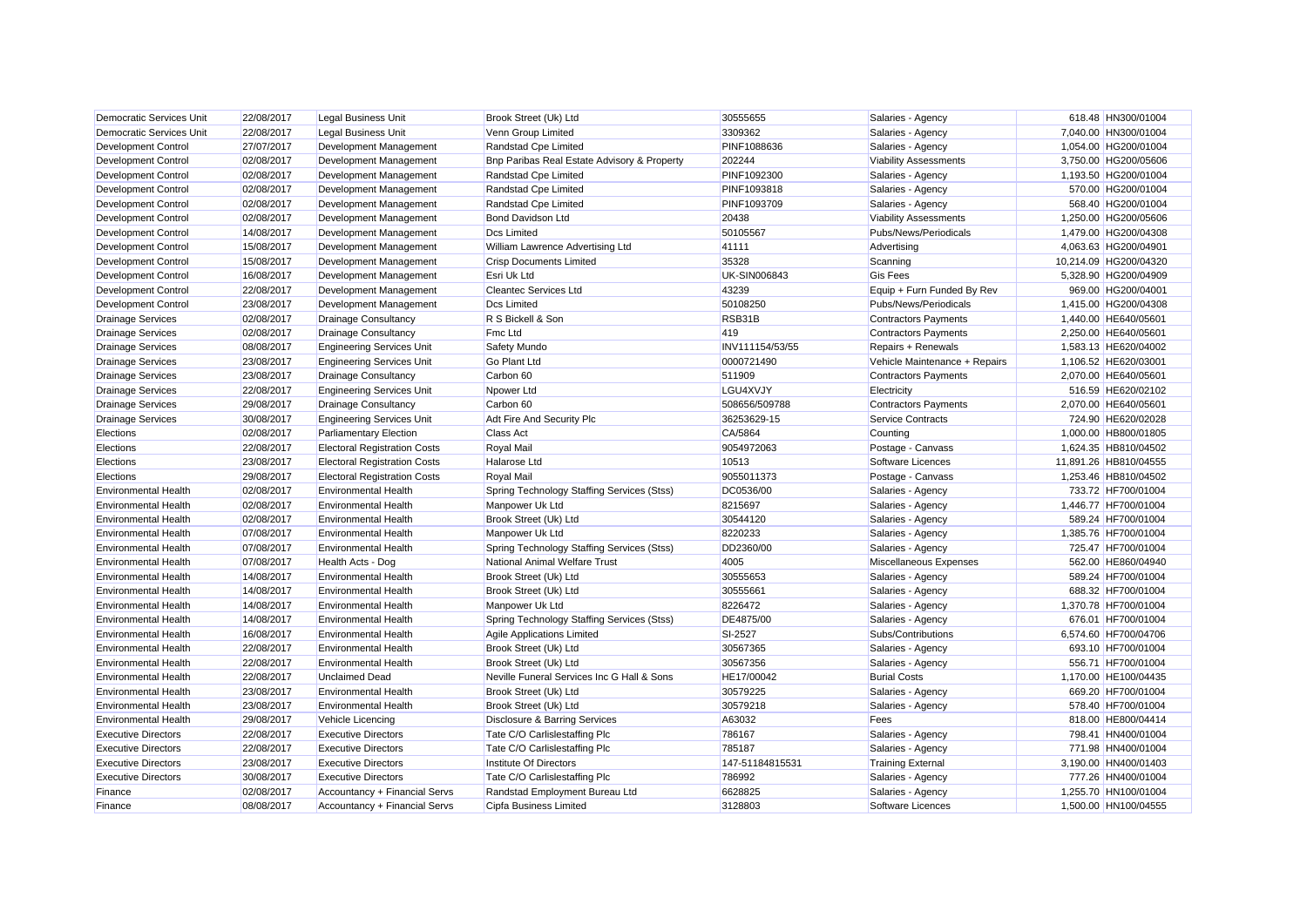| Finance                          | 14/08/2017 | Accountancy + Financial Servs       | Randstad Employment Bureau Ltd               | 6633229          | Salaries - Agency              | 1,255.70 HN100/01004 |
|----------------------------------|------------|-------------------------------------|----------------------------------------------|------------------|--------------------------------|----------------------|
| Finance                          | 14/08/2017 | Accountancy + Financial Servs       | Randstad Employment Bureau Ltd               | 6633228          | Salaries - Agency              | 1,082.50 HN100/01004 |
| Finance                          | 22/08/2017 | Accountancy + Financial Servs       | Randstad Employment Bureau Ltd               | 6635266          | Salaries - Agency              | 1,273.02 HN100/01004 |
| Finance                          | 30/08/2017 | Accountancy + Financial Servs       | Randstad Employment Bureau Ltd               | 6637266          | Salaries - Agency              | 1,281.68 HN100/01004 |
| <b>General Expenses</b>          | 27/07/2017 | <b>General Expenses</b>             | Sharpe Pritchard Llp                         | 88357            | Legal Fees - External          | 800.00 HB100/04415   |
| <b>General Expenses</b>          | 02/08/2017 | <b>General Expenses</b>             | Firstcare                                    | 6827             | Medical                        | 833.33 HB100/01414   |
| <b>General Expenses</b>          | 07/08/2017 | <b>General Expenses</b>             | Firstcare                                    | 6924             | Medical                        | 833.33 HB100/01414   |
| <b>General Expenses</b>          | 07/08/2017 | <b>General Expenses</b>             | <b>Care First</b>                            | CAF0000031689    | Medical                        | 552.00 HB100/01414   |
| <b>General Expenses</b>          | 29/08/2017 | <b>General Expenses</b>             | <b>Bt Payment Services Ltd</b>               | 0790221233       | Miscellaneous Expenses         | 837.36 HB100/04940   |
| Housing                          | 02/08/2017 | <b>Housing Services</b>             | Morgan Hunt Uk Limited                       | 991410           | Salaries - Agency              | 950.40 HJ100/01004   |
| Housing                          | 02/08/2017 | <b>Housing Services</b>             | Hays Specialist Recruitment Limited          | 1007766729       | Salaries - Agency              | 977.82 HJ100/01004   |
| Housing                          | 09/08/2017 | <b>Housing Services</b>             | Morgan Hunt Uk Limited                       | 992646           | Salaries - Agency              | 952.51 HJ100/01004   |
| Housing                          | 09/08/2017 | <b>Housing Services</b>             | Hays Specialist Recruitment Limited          | 1007785452       | Salaries - Agency              | 923.98 HJ100/01004   |
| Housing                          | 09/08/2017 | <b>Housing Services</b>             | Hays Specialist Recruitment Limited          | 1007782963       | Salaries - Agency              | 1.055.83 HJ100/01004 |
| Housing                          | 09/08/2017 | <b>Housing Services</b>             | Guy Wardle Training & Consultancy            | 1605             | <b>Training External</b>       | 1,202.40 HJ100/01403 |
| Housing                          | 22/08/2017 | <b>Housing Services</b>             | Hays Specialist Recruitment Limited          | 1007799533       | Salaries - Agency              | 976.74 HJ100/01004   |
| Housing                          | 22/08/2017 | <b>Housing Services</b>             | Hays Specialist Recruitment Limited          | 1007800519       | Salaries - Agency              | 690.74 HJ100/01004   |
| Housing                          | 22/08/2017 | <b>Housing Services</b>             | Hays Specialist Recruitment Limited          | 1007819873       | Salaries - Agency              | 780.23 HJ100/01004   |
| Housing                          | 22/08/2017 | <b>Housing Services</b>             | Hays Specialist Recruitment Limited          | 1007817656       | Salaries - Agency              | 782.25 HJ100/01004   |
| Housing                          | 30/08/2017 | <b>Housing Services</b>             | Hays Specialist Recruitment Limited          | 1007833961       | Salaries - Agency              | 1,020.06 HJ100/01004 |
| <b>Human Resources</b>           | 23/08/2017 | <b>Strategic Training</b>           | Planet Training Ltd                          | 2211             | <b>Training External</b>       | 695.00 HB210/01403   |
| <b>Information Services Unit</b> | 29/08/2017 | <b>Information Digital Services</b> | Atos It Services Uk Ltd (Formally Bull Info) | 5584240583       | Central Infrastructure Renewal | 2,490.00 HN200/04510 |
| <b>Information Services Unit</b> | 07/08/2017 | <b>Information Digital Services</b> | Brook Street (Uk) Ltd                        | 30555654         | Salaries - Agency              | 512.82 HN200/01004   |
| <b>Information Services Unit</b> | 07/08/2017 | <b>Information Digital Services</b> | Brook Street (Uk) Ltd                        | 30544121         | Salaries - Agency              | 509.49 HN200/01004   |
| <b>Information Services Unit</b> | 08/08/2017 | <b>Information Digital Services</b> | Satisnet                                     | 12899            | Internet + It Security         | 1,685.00 HN200/04538 |
| <b>Information Services Unit</b> | 09/08/2017 | <b>Information Digital Services</b> | Phoenix Software Limited                     | OP/1800968       | Software Licences              | 702.00 HN200/04555   |
| <b>Information Services Unit</b> | 14/08/2017 | <b>Information Digital Services</b> | Capita It Services Limited                   | 6051014602       | Internet + It Security         | 3,500.00 HN200/04538 |
| <b>Information Services Unit</b> | 14/08/2017 | <b>Information Digital Services</b> | Capita It Services Limited                   | 6051014522       | Internet + It Security         | 4,186.87 HN200/04538 |
| <b>Information Services Unit</b> | 23/08/2017 | <b>Information Digital Services</b> | <b>Certero Limited</b>                       | <b>CERT01392</b> | It Equipment And Maintenance   | 886.36 HN200/04565   |
| <b>Information Services Unit</b> | 23/08/2017 | <b>Information Digital Services</b> | Phoenix Software Limited                     | OP/1801258       | Central Infrastructure Renewal | 9,500.00 HN200/04510 |
| <b>Information Services Unit</b> | 23/08/2017 | <b>Information Digital Services</b> | Phoenix Software Limited                     | OP/1801829       | Central Infrastructure Renewal | 3,800.00 HN200/04510 |
| <b>Information Services Unit</b> | 29/08/2017 | Civic Office Telephones             | Daisy Communications Ltd                     | 7146802          | Telephones- Bt Equipment       | 5,702.62 HN210/04504 |
| Parking                          | 02/08/2017 | Cpz Design + Implementation         | E.On                                         | 40977            | Advertising                    | 569.59 HH810/04901   |
| Parking                          | 02/08/2017 | <b>Parking Services</b>             | Brook Street (Uk) Ltd                        | 30544124         | Salaries - Agency              | 551.67 HH800/01004   |
| Parking                          | 09/08/2017 | Cpz Design + Implementation         | William Lawrence Advertising Ltd             | 40977            | Advertising                    | 569.59 HH810/04901   |
| Parking                          | 09/08/2017 | Cpz Design + Implementation         | William Lawrence Advertising Ltd             | 41112            | Advertising                    | 806.92 HH810/04901   |
| Parking                          | 09/08/2017 | Cpz Design + Implementation         | William Lawrence Advertising Ltd             | 41113            | Advertising                    | 664.52 HH810/04901   |
| Parking                          | 09/08/2017 | <b>Parking Services</b>             | Civica Uk Limited                            | C/CM155716       | <b>Contractors Payments</b>    | 2,500.00 HH800/05601 |
| Parking                          | 14/08/2017 | <b>Parking Services</b>             | Brook Street (Uk) Ltd                        | 30555657         | Salaries - Agency              | 536.76 HH800/01004   |
| Parking                          | 16/08/2017 | <b>Parking Services</b>             | <b>Tony Simmons Services</b>                 | TS-613-3102017-  | Repairs + Renewals             | 625.00 HH800/04002   |
| Parking                          | 29/08/2017 | Cpz Design + Implementation         | Murrill Construction Ltd                     | <b>HBC 10702</b> | <b>Contractors Payments</b>    | 1,522.18 HH810/05601 |
| Parks And Amenities Manager      | 02/08/2017 | Parks                               | Playsmart Uk Ltd                             | 04995PS          | <b>General Repairs</b>         | 3,100.00 HD300/02009 |
| Parks And Amenities Manager      | 02/08/2017 | Parks                               | Playsmart Uk Ltd                             | 04996PS          | <b>General Repairs</b>         | 2,250.00 HD300/02009 |
| Parks And Amenities Manager      | 02/08/2017 | Parks                               | William Lawrence Advertising Ltd             | 41115            | <b>Recruitment Advertising</b> | 860.00 HD300/01501   |
| Parks And Amenities Manager      | 09/08/2017 | Arboricultural Work-P/Bar           | <b>Gristwood And Toms Limited</b>            | 35272            | <b>Contractors Payments</b>    | 1,385.00 HD391/05601 |
| Parks And Amenities Manager      | 09/08/2017 | <b>Contract Cleaning</b>            | Danfo Uk Ltd                                 | 0000003714       | <b>Contractors Payments</b>    | 4,570.05 HD380/05601 |
| Parks And Amenities Manager      | 09/08/2017 | <b>Contract Cleaning</b>            | Danfo Uk Ltd                                 | 0000003713       | <b>Contractors Payments</b>    | 4,570.05 HD380/05601 |
| Parks And Amenities Manager      | 16/08/2017 | Allotments                          | <b>Affinity Water Limited</b>                | 1016513-4/3      | <b>Water Rates</b>             | 1.696.59 HD350/02104 |
| Parks And Amenities Manager      | 16/08/2017 | Arboricultural Work-P/Bar           | <b>Gristwood And Toms Limited</b>            | 35271            | <b>Contractors Payments</b>    | 633.75 HD391/05601   |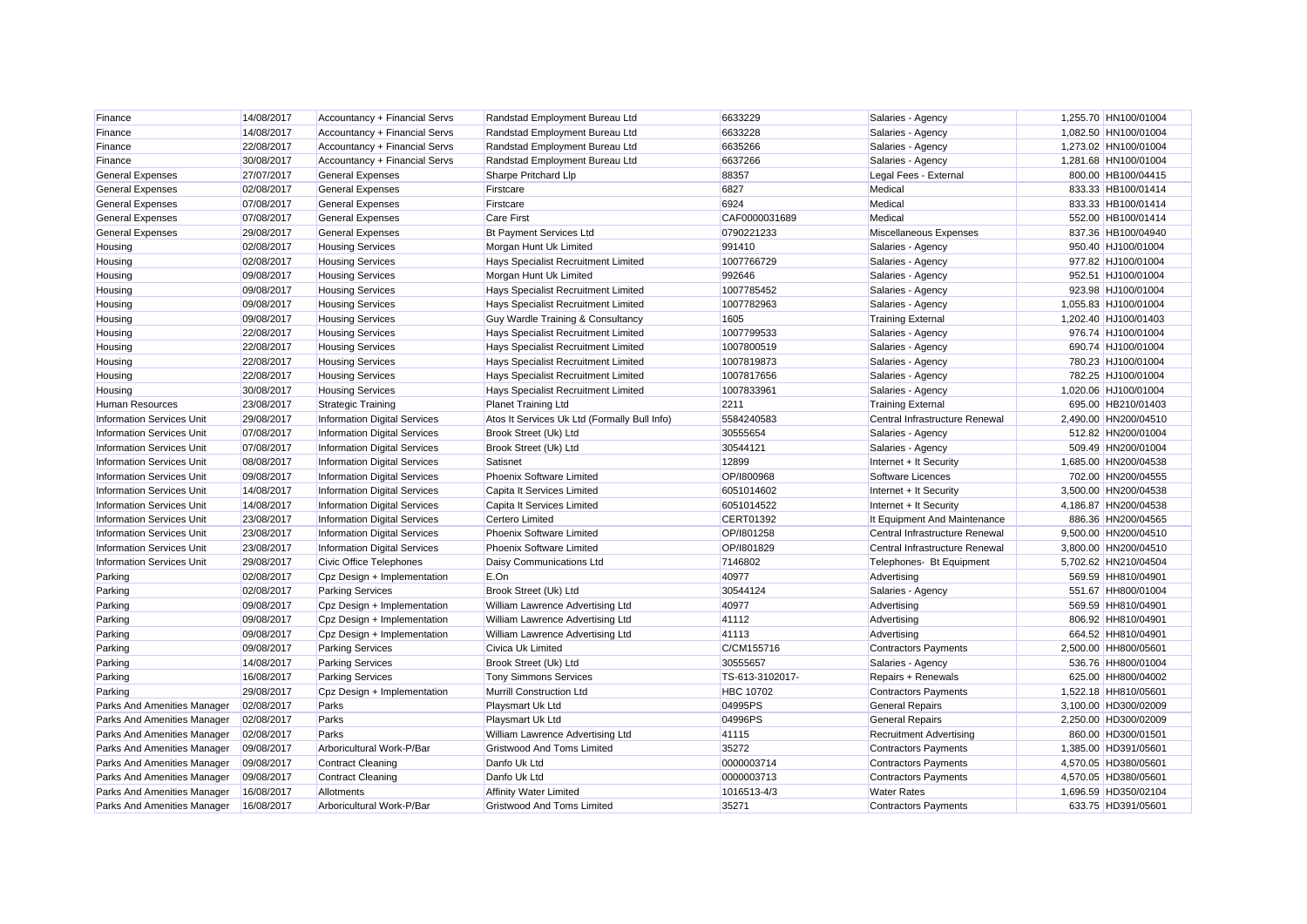| Parks And Amenities Manager | 16/08/2017               | Allum Ln Cemetery+Closed Gnd        | <b>Barlow Tyrie Limited</b>                     | 61353                   | Resale + Hire                                    | 929.04 HE101/04061                         |
|-----------------------------|--------------------------|-------------------------------------|-------------------------------------------------|-------------------------|--------------------------------------------------|--------------------------------------------|
| Parks And Amenities Manager | 22/08/2017               | Allum Ln Cemetery+Closed Gnd        | John O'Conner Grounds Maintenance               | 56067                   | <b>Gm Contract Payments</b>                      | 5,779.85 HE101/05605                       |
| Parks And Amenities Manager | 22/08/2017               | Bushey/Radlett Ground Maint.        | John O'Conner Grounds Maintenance               | 56067                   | <b>Gm Contract Payments</b>                      | 15,400.01 HD371/05605                      |
| Parks And Amenities Manager | 22/08/2017               | Bwood/Elstree/Shenley Gnd Mnt       | John O'Conner Grounds Maintenance               | 56067                   | <b>Gm Contract Payments</b>                      | 27,508.23 HD372/05605                      |
| Parks And Amenities Manager | 22/08/2017               | Parks Cleansing                     | John O'Conner Grounds Maintenance               | 56067                   | <b>Gm Contract Payments</b>                      | 6,755.94 HD302/05605                       |
| Parks And Amenities Manager | 22/08/2017               | Pbar/Sth Mimms/Ridge Gnd Mnt        | John O'Conner Grounds Maintenance               | 56067                   | <b>Gm Contract Payments</b>                      | 15,027.99 HD373/05605                      |
| Parks And Amenities Manager | 22/08/2017               | Allum Ln Cemetery+Closed Gnd        | John O'Conner Grounds Maintenance               | 56383                   | <b>Gm Contract Payments</b>                      | 5,779.85 HE101/05605                       |
| Parks And Amenities Manager | 22/08/2017               | Bushey/Radlett Ground Maint.        | John O'Conner Grounds Maintenance               | 56383                   | <b>Gm Contract Payments</b>                      | 15,400.01 HD371/05605                      |
| Parks And Amenities Manager | 22/08/2017               | Bwood/Elstree/Shenley Gnd Mnt       | John O'Conner Grounds Maintenance               | 56383                   | <b>Gm Contract Payments</b>                      | 27,508.23 HD372/05605                      |
| Parks And Amenities Manager | 22/08/2017               | Parks Cleansing                     | John O'Conner Grounds Maintenance               | 56383                   | <b>Gm Contract Payments</b>                      | 6,755.94 HD302/05605                       |
| Parks And Amenities Manager | 22/08/2017               | Pbar/Sth Mimms/Ridge Gnd Mnt        | John O'Conner Grounds Maintenance               | 56383                   | <b>Gm Contract Payments</b>                      | 15,027.99 HD373/05605                      |
| Parks And Amenities Manager | 22/08/2017               | Allum Ln Cemetery+Closed Gnd        | John O'Conner Grounds Maintenance               | 56986                   | <b>Gm Contract Payments</b>                      | 5,779.85 HE101/05605                       |
| Parks And Amenities Manager | 22/08/2017               | Bushey/Radlett Ground Maint.        | John O'Conner Grounds Maintenance               | 56986                   | <b>Gm Contract Payments</b>                      | 15,943.19 HD371/05605                      |
| Parks And Amenities Manager | 22/08/2017               | Bwood/Elstree/Shenley Gnd Mnt       | John O'Conner Grounds Maintenance               | 56986                   | <b>Gm Contract Payments</b>                      | 27,508.23 HD372/05605                      |
| Parks And Amenities Manager | 22/08/2017               | Parks Cleansing                     | John O'Conner Grounds Maintenance               | 56986                   | <b>Gm Contract Payments</b>                      | 6,755.94 HD302/05605                       |
| Parks And Amenities Manager | 22/08/2017               | Pbar/Sth Mimms/Ridge Gnd Mnt        | John O'Conner Grounds Maintenance               | 56986                   | <b>Gm Contract Payments</b>                      | 15.027.99 HD373/05605                      |
| Parks And Amenities Manager | 22/08/2017               | Parks                               | Npower Ltd                                      | LGU4XVJZ                | Electricity                                      | 503.86 HD300/02102                         |
| Parks And Amenities Manager | 23/08/2017               | Allum Ln Cemetery+Closed Gnd        | John O'Conner Grounds Maintenance               | 56989                   | <b>Building Repairs</b>                          | 1,560.00 HE101/02001                       |
| Parks And Amenities Manager | 23/08/2017               | Allum Ln Cemetery+Closed Gnd        | John O'Conner Grounds Maintenance               | 57011                   | <b>Grave Digging</b>                             | 1,105.50 HE101/04441                       |
| Parks And Amenities Manager | 29/08/2017               | Parks                               | Hugel Design Ltd (Was Hill Creative)            | SH0039                  | <b>Building Repairs</b>                          | 3,875.00 HD300/02001                       |
| Parks And Amenities Manager | 29/08/2017               | Allotments                          | <b>Gristwood And Toms Limited</b>               | 35410                   | <b>Contractors Payments</b>                      | 655.20 HD350/05601                         |
| Parks And Amenities Manager | 29/08/2017               | Parks                               | Jgw Coatings T/A Temp Fence Hire Ltd            | 28416                   | <b>Building Repairs</b>                          | 1,005.00 HD300/02001                       |
| Parks And Amenities Manager | 30/08/2017               | Parks                               | Castle Water Limited                            | 387496                  | <b>Water Rates</b>                               | 596.69 HD300/02104                         |
| Parks And Amenities Manager | 30/08/2017               | Parks                               | Castle Water Limited                            | 497216                  | <b>Water Rates</b>                               | 675.52 HD300/02104                         |
| Parks And Amenities Manager | 30/08/2017               | Parks                               | Castle Water Limited                            | 500358                  | <b>Water Rates</b>                               | 948.11 HD300/02104                         |
| Parks And Amenities Manager | 30/08/2017               | Parks                               | Castle Water Limited                            | 503562                  | <b>Water Rates</b>                               | 2,292.29 HD300/02104                       |
| <b>Planning Policy</b>      | 02/08/2017               | Planning Improvement Project        | Anne Jagger                                     | 18331                   | Salaries - Agency                                | 766.03 HG300/01004                         |
| <b>Planning Policy</b>      | 02/08/2017               | <b>Planning Policy</b>              | Macdonald & Company                             | 0000075046              | Salaries - Agency                                | 905.10 HG300/01004                         |
| <b>Planning Policy</b>      | 02/08/2017               | <b>Planning Policy</b>              | Macdonald & Company                             | 0000074937              | Salaries - Agency                                | 849.90 HG300/01004                         |
| <b>Planning Policy</b>      | 02/08/2017               | <b>Planning Policy</b>              | William Lawrence Advertising Ltd                | 41116                   | <b>Recruitment Advertising</b>                   | 1,390.00 HG300/01501                       |
| <b>Planning Policy</b>      | 07/08/2017               | <b>Planning Policy</b>              | Macdonald & Company                             | 0000075180              | Salaries - Agency                                | 875.10 HG300/01004                         |
| <b>Planning Policy</b>      | 14/08/2017               | <b>Planning Policy</b>              | Macdonald & Company                             | 0000075314              | Salaries - Agency                                | 855.00 HG300/01004                         |
| <b>Planning Policy</b>      | 14/08/2017               | Planning Improvement Project        | Anne Jagger                                     | 18339                   | Salaries - Agency                                | 797.39 HG300/01004                         |
| <b>Planning Policy</b>      | 15/08/2017               | <b>Planning Policy</b>              | Macdonald & Company                             | 0000075446              | Salaries - Agency                                | 867.60 HG300/01004                         |
| <b>Planning Policy</b>      | 15/08/2017               | Planning Improvement Project        | Anne Jagger                                     | 18353                   | Salaries - Agency                                | 973.08 HG300/01004                         |
| <b>Planning Policy</b>      | 22/08/2017               | Planning Improvement Project        | Anne Jagger                                     | 18366                   | Salaries - Agency                                | 842.25 HG300/01004                         |
| <b>Planning Policy</b>      | 22/08/2017               | <b>Planning Policy</b>              | The Oyster Partnership Ltd                      | 1019960                 | Salaries - Agency                                | 840.00 HG300/01004                         |
| <b>Planning Policy</b>      | 23/08/2017               | Local Development Scheme            | Opinion Research Services Ltd                   | 049.17.18               | <b>Consultants Fees</b>                          | 1,960.00 HG310/05600                       |
| <b>Print Services</b>       | 08/08/2017               | Design + Print Services             | Canon Uk Ltd                                    | 401909842               | Photocopying                                     | 1,108.32 HN900/04302                       |
| <b>Print Services</b>       | 08/08/2017               | Design + Print Services             | Df One Design                                   | HBC067                  | <b>Contractors Payments</b>                      | 3,361.00 HN900/05601                       |
| <b>Print Services</b>       | 08/08/2017               | Design + Print Services             | Canon Uk Ltd                                    | 9189676                 | Photocopying                                     | 540.97 HN900/04302                         |
| <b>Print Services</b>       | 23/08/2017               |                                     |                                                 | 135114                  |                                                  | 799.00 HN900/05601                         |
| Revenues                    | 27/07/2017               | Design + Print Services<br>Revenues | Hill & Garwood Printing Ltd<br>Badenoch & Clark | DD0295/00               | <b>Contractors Payments</b><br>Salaries - Agency | 828.83 HN160/01004                         |
| Revenues                    | 02/08/2017               | Revenues                            | Badenoch & Clark                                | DD3579/00               | Salaries - Agency                                | 918.78 HN160/01004                         |
| Revenues                    | 02/08/2017               | Revenues                            | Badenoch & Clark                                | DD4334/00               | Salaries - Agency                                | 745.30 HN160/01004                         |
| Revenues                    |                          | <b>Council Tax</b>                  |                                                 | 244561                  | <b>Court Costs</b>                               | 1,407.00 HB610/04418                       |
|                             | 03/08/2017               | Revenues                            | Hm Courts And Tribunal Service(Accounts Only)   |                         |                                                  |                                            |
| Revenues                    | 09/08/2017               |                                     | <b>Civica Uk Limited</b>                        | C/RB155906<br>DF3254/00 | Equip + Furn Funded By Rev                       | 4,381.15 HN160/04001                       |
| Revenues<br>Revenues        | 16/08/2017<br>18/08/2017 | Revenues<br>Council Tax             | Badenoch & Clark                                | 910943                  | Salaries - Agency                                | 925.20 HN160/01004<br>1.338.00 HB610/04418 |
|                             |                          |                                     | Hm Courts And Tribunal Service (Accounts Only)  |                         | <b>Court Costs</b>                               |                                            |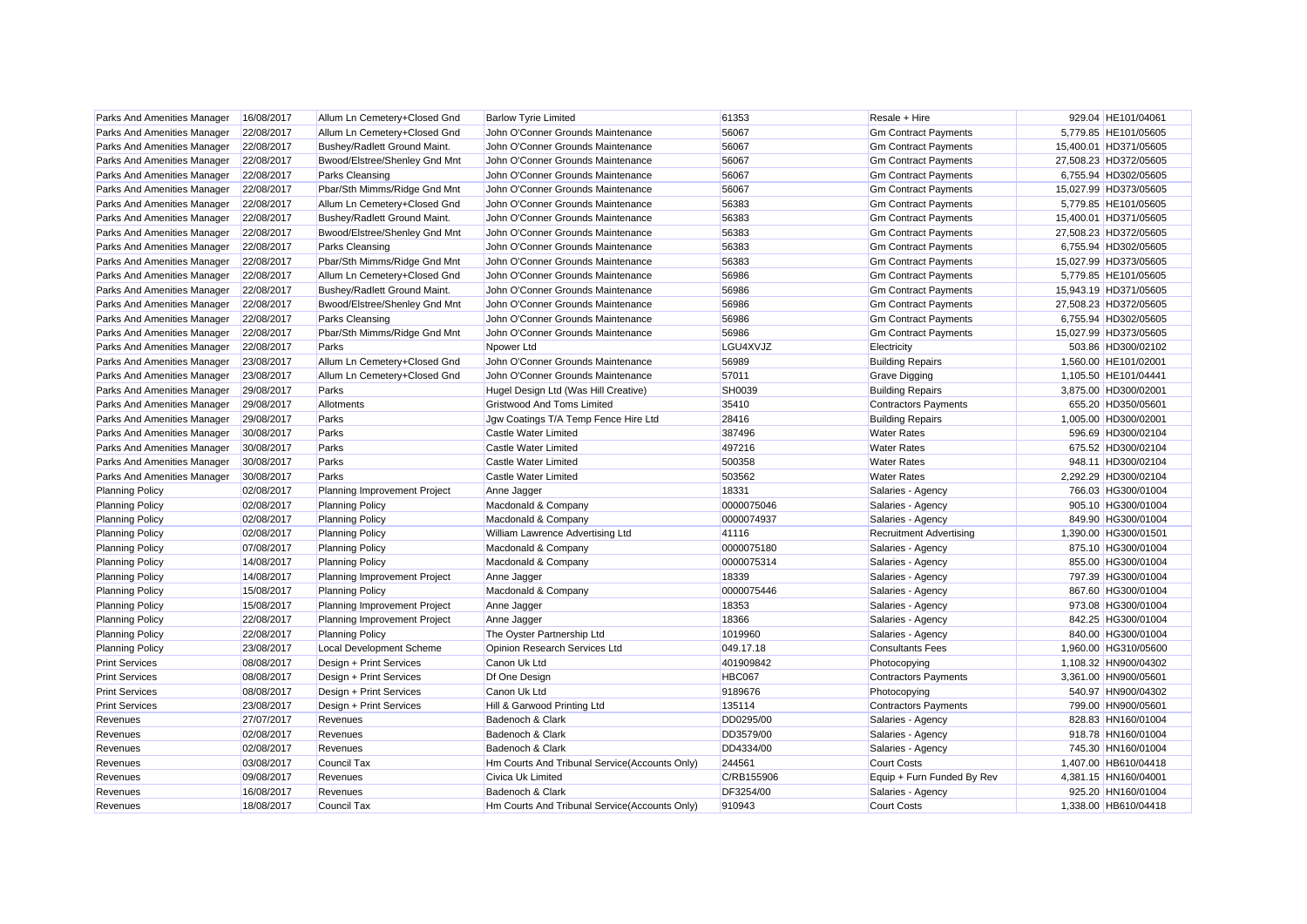| Revenues                   | 23/08/2017 | Revenues                          | Badenoch & Clark                             | DG1329/00       | Salaries - Agency            | 860.95 HN160/01004    |  |
|----------------------------|------------|-----------------------------------|----------------------------------------------|-----------------|------------------------------|-----------------------|--|
| Revenues                   | 23/08/2017 | Revenues                          | Badenoch & Clark                             | DG9145/00       | Salaries - Agency            | 925.20 HN160/01004    |  |
| Sports & Cultural Services | 08/08/2017 | Sports + Youth Development        | Mums Of Steel                                | 080817-313      | <b>Training External</b>     | 2,509.00 HD256/01403  |  |
| <b>Waste Collection</b>    | 27/07/2017 | <b>Street Scene Depot</b>         | East Of England Local Government Association | 1000154         | <b>Consultants Fees</b>      | 3,210.00 HF710/05600  |  |
| <b>Waste Collection</b>    | 02/08/2017 | <b>Street Scene Depot</b>         | Acas                                         | 05/14306        | <b>Training External</b>     | 835.00 HF710/01403    |  |
| <b>Waste Collection</b>    | 07/08/2017 | <b>Household Waste Collection</b> | <b>First Call Contract Services Ltd</b>      | W005194         | Salaries - Agency            | 608.44 HF100/01004    |  |
| <b>Waste Collection</b>    | 07/08/2017 | <b>Cleansing Services</b>         | Extrastaff                                   | 249017          | Salaries - Agency            | 508.80 HE900/01004    |  |
| <b>Waste Collection</b>    | 07/08/2017 | <b>Household Waste Collection</b> | Extrastaff                                   | 249017          | Salaries - Agency            | 611.28 HF100/01004    |  |
| <b>Waste Collection</b>    | 07/08/2017 | <b>Household Waste Collection</b> | Extrastaff                                   | 249016          | Salaries - Agency            | 1,214.40 HF100/01004  |  |
| <b>Waste Collection</b>    | 07/08/2017 | <b>Household Waste Collection</b> | Extrastaff                                   | 245234          | Salaries - Agency            | 1,199.18 HF100/01004  |  |
| <b>Waste Collection</b>    | 08/08/2017 | <b>Street Scene Depot</b>         | D <sub>2d</sub> Distribution Ltd             | 002195          | Pubs/News/Periodicals        | 1,155.00 HF710/04308  |  |
| <b>Waste Collection</b>    | 08/08/2017 | <b>Cleansing Services</b>         | Extrastaff                                   | 249738          | Salaries - Agency            | 508.80 HE900/01004    |  |
| <b>Waste Collection</b>    | 08/08/2017 | <b>Household Waste Collection</b> | Extrastaff                                   | 249738          | Salaries - Agency            | 611.28 HF100/01004    |  |
| <b>Waste Collection</b>    | 08/08/2017 | <b>Cleansing Services</b>         | Extrastaff                                   | 249736          | Salaries - Agency            | 971.52 HE900/01004    |  |
| <b>Waste Collection</b>    | 08/08/2017 | <b>Household Waste Collection</b> | Extrastaff                                   | 249736          | Salaries - Agency            | 991.29 HF100/01004    |  |
| <b>Waste Collection</b>    | 08/08/2017 | <b>Cleansing Services</b>         | Got People Recruitment                       | 00812860        | Salaries - Agency            | 1,205.67 HE900/01004  |  |
| <b>Waste Collection</b>    | 08/08/2017 | <b>Household Waste Collection</b> | Got People Recruitment                       | 00812860        | Salaries - Agency            | 2,714.43 HF100/01004  |  |
| <b>Waste Collection</b>    | 08/08/2017 | <b>Cleansing Services</b>         | <b>Cts Recruitment</b>                       | 00323423        | Salaries - Agency            | 801.00 HE900/01004    |  |
| <b>Waste Collection</b>    | 08/08/2017 | <b>Household Waste Collection</b> | <b>Cts Recruitment</b>                       | 00323423        | Salaries - Agency            | 2,110.41 HF100/01004  |  |
| <b>Waste Collection</b>    | 08/08/2017 | <b>Cleansing Services</b>         | <b>Cts Recruitment</b>                       | 00323494        | Salaries - Agency            | 1,139.40 HE900/01004  |  |
| <b>Waste Collection</b>    | 08/08/2017 | <b>Household Waste Collection</b> | <b>Cts Recruitment</b>                       | 00323494        | Salaries - Agency            | 2,985.70 HF100/01004  |  |
| <b>Waste Collection</b>    | 08/08/2017 | <b>Cleansing Services</b>         | Allstar                                      | E2008524399     | <b>Diesel</b>                | 2,511.59 HE900/03021  |  |
| <b>Waste Collection</b>    | 08/08/2017 | <b>Household Waste Collection</b> | Allstar                                      | E2008524399     | Diesel                       | 8,830.31 HF100/03021  |  |
| <b>Waste Collection</b>    | 08/08/2017 | <b>Trade Waste Collection</b>     | Allstar                                      | E2008524399     | Diesel                       | 514.89 HF300/03021    |  |
| <b>Waste Collection</b>    | 09/08/2017 | <b>Street Scene Depot</b>         | D R Clarke                                   | <b>DC1546</b>   | Salaries - Agency            | 1,650.00 HF710/01001  |  |
| <b>Waste Collection</b>    | 14/08/2017 | <b>Household Waste Collection</b> | Pearce Recycling Group Ltd                   | 574819          | Recycling - Dry Kerbside     | 6,077.70 HF100/05835  |  |
| <b>Waste Collection</b>    | 14/08/2017 | Recycling - Flats                 | <b>Egbert Taylor</b>                         | INV000006965    | Refuse - Euro Bins           | 12,701.28 HF400/04111 |  |
| <b>Waste Collection</b>    | 14/08/2017 | <b>Cleansing Services</b>         | <b>Go Plant Ltd</b>                          | 0000721488      | Vehicle Maint Contract Costs | 5,300.70 HE900/03000  |  |
| <b>Waste Collection</b>    | 14/08/2017 | <b>Household Waste Collection</b> | Go Plant Ltd                                 | 0000721488      | Vehicle Maint Contract Costs | 22,453.50 HF100/03000 |  |
| <b>Waste Collection</b>    | 14/08/2017 | <b>Street Scene Depot</b>         | Go Plant Ltd                                 | 0000721488      | Vehicle Maint Contract Costs | 948.38 HF710/03000    |  |
| <b>Waste Collection</b>    | 14/08/2017 | <b>Trade Waste Collection</b>     | <b>Go Plant Ltd</b>                          | 0000721488      | Vehicle Maint Contract Costs | 1,457.30 HF300/03000  |  |
| <b>Waste Collection</b>    | 14/08/2017 | <b>Clinical Waste</b>             | Hertfordshire County Council                 | 1802140829      | Contributions - Other La'S   | 1,491.76 HF110/04705  |  |
| <b>Waste Collection</b>    | 14/08/2017 | <b>Trade Waste Collection</b>     | <b>Hertfordshire County Council</b>          | 1802140838      | Subs/Contributions           | 59,556.14 HF300/04706 |  |
| <b>Waste Collection</b>    | 14/08/2017 | <b>Household Waste Collection</b> | Straight Manufacturing Ltd                   | 0000033046      | Equip + Furn Funded By Rev   | 874.80 HF100/04001    |  |
| <b>Waste Collection</b>    | 16/08/2017 | <b>Street Scene Depot</b>         | <b>Bt Payment Services Ltd</b>               | 26143887Q070    | Telephones- Bt Equipment     | 2,642.95 HF710/04504  |  |
| <b>Waste Collection</b>    | 16/08/2017 | <b>Street Scene Depot</b>         | Pims (Services) Limited                      | <b>164153CI</b> | <b>Service Contracts</b>     | 730.69 HF710/02028    |  |
| <b>Waste Collection</b>    | 16/08/2017 | <b>Street Scene Depot</b>         | <b>Cleantec Services Ltd</b>                 | 43100           | Cleaning                     | 558.25 HF710/02601    |  |
| <b>Waste Collection</b>    | 22/08/2017 | <b>Street Scene Depot</b>         | Npower Ltd                                   | LGU4T6LF        | Electricity                  | 633.68 HF710/02102    |  |
| <b>Waste Collection</b>    | 22/08/2017 | <b>Household Waste Collection</b> | Extrastaff                                   | 251195          | Salaries - Agency            | 823.08 HF100/01004    |  |
| <b>Waste Collection</b>    | 22/08/2017 | <b>Cleansing Services</b>         | Extrastaff                                   | 251196          | Salaries - Agency            | 508.80 HE900/01004    |  |
| <b>Waste Collection</b>    | 22/08/2017 | <b>Household Waste Collection</b> | Extrastaff                                   | 251196          | Salaries - Agency            | 709.34 HF100/01004    |  |
| <b>Waste Collection</b>    | 22/08/2017 | <b>Cleansing Services</b>         | <b>Got People Recruitment</b>                | 00812955        | Salaries - Agency            | 1,752.77 HE900/01004  |  |
| <b>Waste Collection</b>    | 22/08/2017 | <b>Household Waste Collection</b> | Got People Recruitment                       | 00812955        | Salaries - Agency            | 2,959.97 HF100/01004  |  |
| <b>Waste Collection</b>    | 22/08/2017 | <b>Cleansing Services</b>         | Got People Recruitment                       | 00812910        | Salaries - Agency            | 1,575.61 HE900/01004  |  |
| <b>Waste Collection</b>    | 22/08/2017 | <b>Household Waste Collection</b> | Got People Recruitment                       | 00812910        | Salaries - Agency            | 4,521.62 HF100/01004  |  |
| <b>Waste Collection</b>    | 22/08/2017 | <b>Cleansing Services</b>         | Extrastaff                                   | 250424          | Salaries - Agency            | 620.07 HE900/01004    |  |
| <b>Waste Collection</b>    | 22/08/2017 | <b>Household Waste Collection</b> | Extrastaff                                   | 250424          | Salaries - Agency            | 562.07 HF100/01004    |  |
| <b>Waste Collection</b>    | 22/08/2017 | <b>Household Waste Collection</b> | <b>First Call Contract Services Ltd</b>      | W005269         | Salaries - Agency            | 783.96 HF100/01004    |  |
| <b>Waste Collection</b>    | 22/08/2017 | <b>Cleansing Services</b>         | <b>Cts Recruitment</b>                       | 00323563        | Salaries - Agency            | 1.173.80 HE900/01004  |  |
|                            |            |                                   |                                              |                 |                              |                       |  |